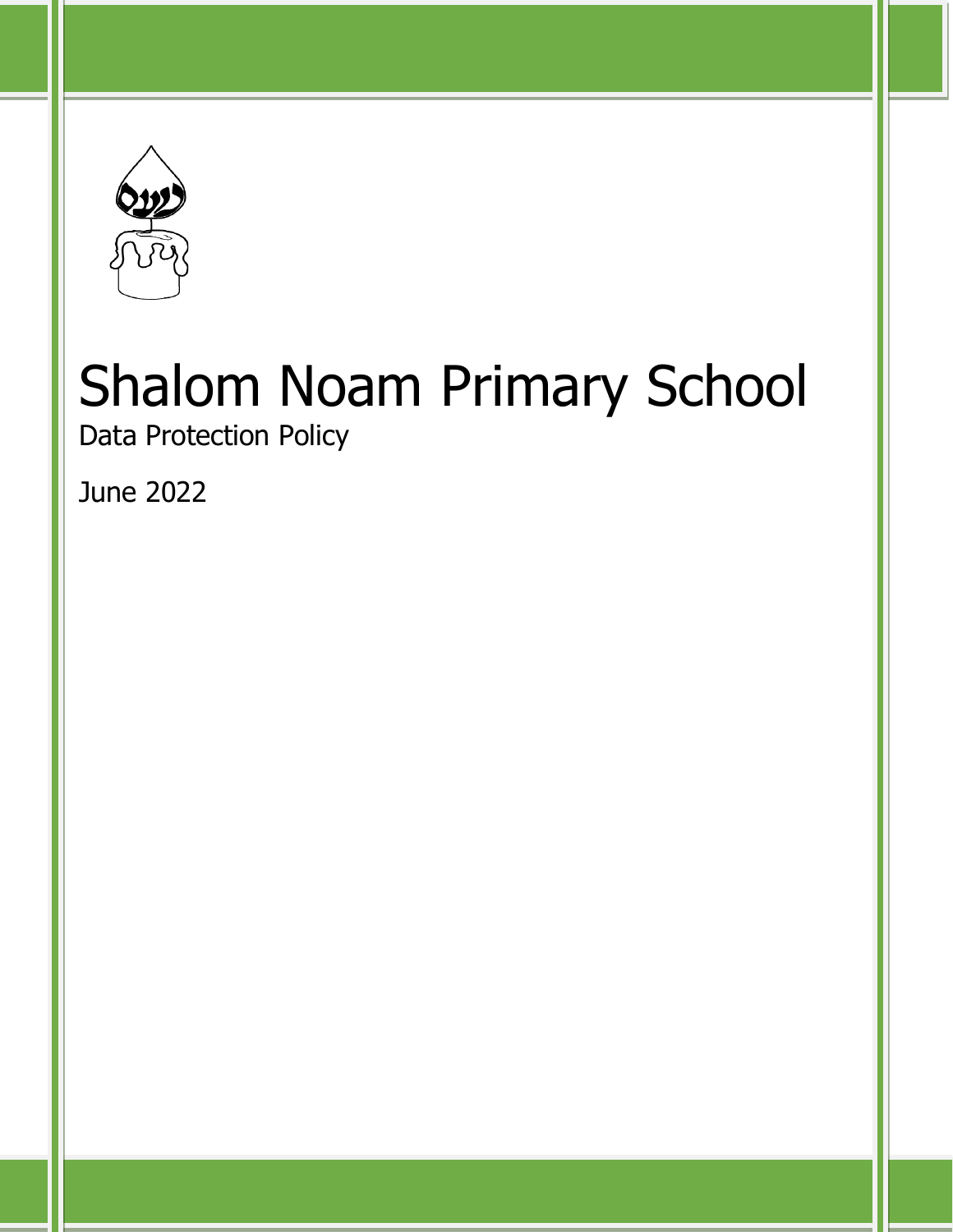# **Data Protection Policy**

| <b>Date</b>           | <b>Review Date</b> | <b>Coordinator</b> | <b>Nominated Governor</b> |
|-----------------------|--------------------|--------------------|---------------------------|
| June 2022   June 2023 |                    | <b>Mrs Posen</b>   | <b>Mr Kevin Lazarus</b>   |

## **Statement of intent**

Shalom Noam School is required to keep and process certain information about its staff members and pupils in accordance with its legal obligations under the UK General Data Protection Regulation (UK GDPR) and Data Protection Act (DPA) 2018

The school may, from time to time, be required to share personal information about its staff or pupils with other organisations, mainly the LA, other schools and educational bodies, and potentially children's services.

This policy is in place to ensure all staff and governors are aware of their responsibilities and outlines how the school complies with the following core principles of the UK GDPR.

Organisational methods for keeping data secure are imperative. Shalom Noam Primary School believes that it is good practice to keep clear practical policies, backed up by written procedures.

This policy complies with the requirements set out in the UK GDPR.

## **Equal opportunities and inclusion**

It is the right of all children, staff and visitors to the school, regardless of their gender, ethnicity, religion or beliefs, physical disability, ability, linguistic, cultural or home background, to have their personal information collected, stored and processed in line with the requirements of the current legislation.

#### **Links to UN Rights of the Child:**

**Article 13 -** Every child must be free to say what they think and to seek and receive all kinds of information as long as it is within the law.

**Article 17 -** Every child has the right to reliable information from the media. This should be information that children can understand. Governments must help protect children from materials that could harm them.

## **1. Aims**

Shalom Noam Primary School uses personal information about staff, pupils, parents/carers/guardians and other individuals who come into contact with the school. This information is gathered, in order to enable it to provide education and other associated functions. In addition, there may be a legal requirement to collect and use information to ensure that the school complies with its statutory obligations.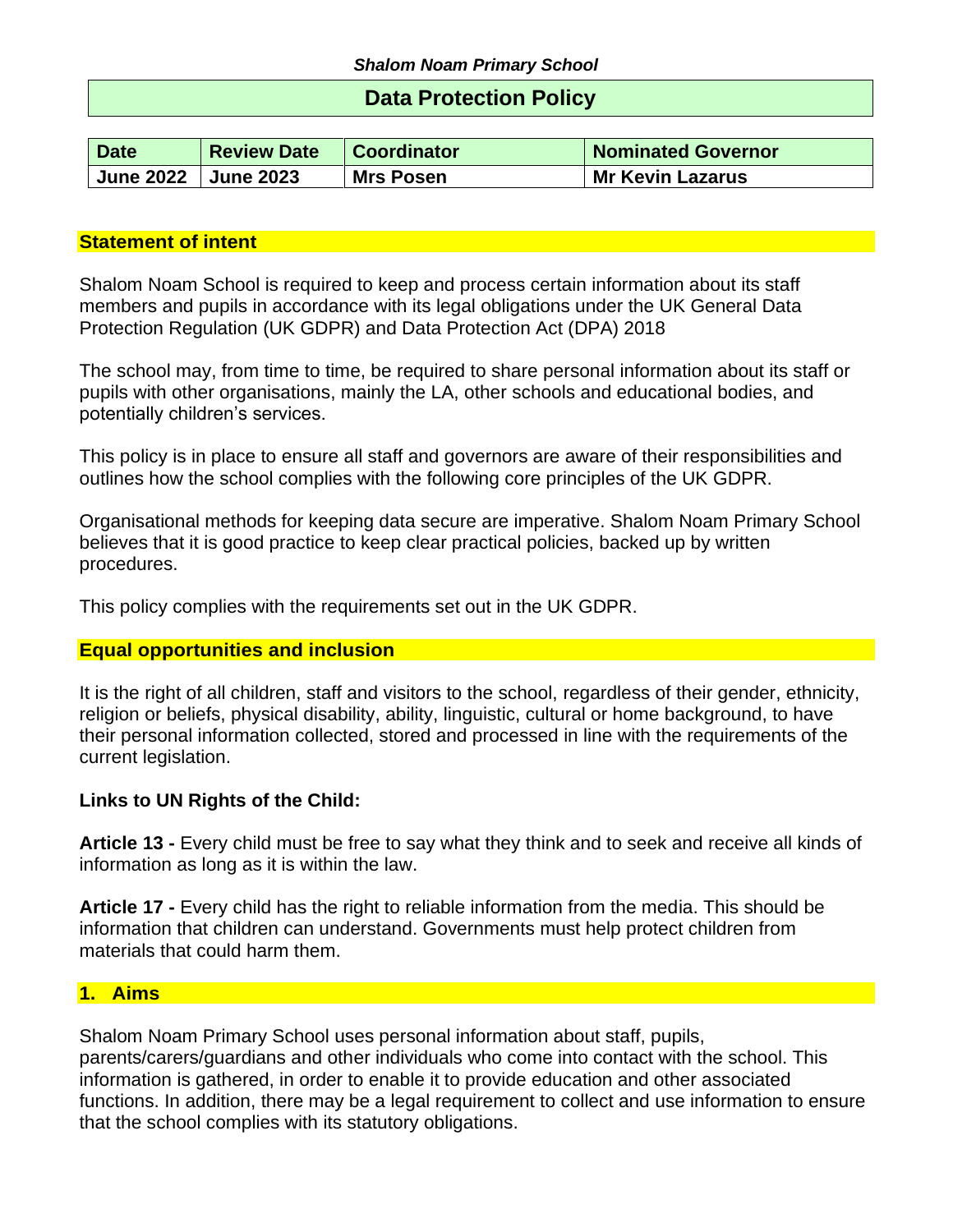The school has a legal responsibility to comply with data protection legislation and other statutory provisions relating to the way in which it holds and processes personal data. The school, as a corporate body, is named as the data controller under the Data Protection Act 2018 (DPA 2018).

ICO Notification and Registration. The school is required to 'notify' the Information Commissioner of the processing of personal data. This information is included in a public register which is available on the Information Commissioner's website. As a Data controller the school will register annually with the ICO as required in line with legislation.

Privacy Notices. Every member of staff, member of the governing board, contractors, and partners of the school that hold its personal information, has to comply with the law when managing that information. Schools also have a duty to issue a privacy notice to all pupils, parents/carers/guardians, governors and its employees; these provide details of information collection and held, why it is held and the other parties to whom it may be passed on.

Data Controller. As data controller personal data collected about staff, pupils, parents/carers/guardians, governors, visitors and other individuals that is collected and held must be processed in accordance with the UK General Data Protection Regulation (UK GDPR) and the DPA 2018.

This policy applies to all personal data, regardless of whether it is in paper or electronic format.

This policy is intended to ensure that personal information is dealt with properly and securely and in accordance with the Data Protection Act 2018 and the UK GDPR. It will apply to information regardless of the way it is used, recorded, stored and whether it is held in paper files or electronically.

# **2. Scope of the Policy**

We recognise that the correct and lawful treatment of personal data will maintain confidence in the school. Protecting the confidentiality and integrity of Personal Data is a critical responsibility, that we take seriously at all times. Under the UK GDPR, personal data' means any information relating to an identified or identifiable natural person ('data subject'); an identifiable natural person is one who can be identified, directly or indirectly, in particular by reference to an identifier such as a name, an identification number, location data, an online identifier or to one or more factors specific to the physical, physiological, genetic, mental, economic, cultural or social identity of that natural person.

This includes any expression of opinion about an individual and intentions towards an individual. It also applies to personal data held visually in photographs or video clips (including CCTV) or as sound recordings.

The school collects a large amount of personal data every year including: staff records, names and addresses of those requesting prospectuses, examination marks, references, fee collection as well as the many different types of research data used by the school. In addition, it may be required by law to collect and use certain types of information to comply with statutory obligations of Local Authorities (LAs), government agencies and other bodies.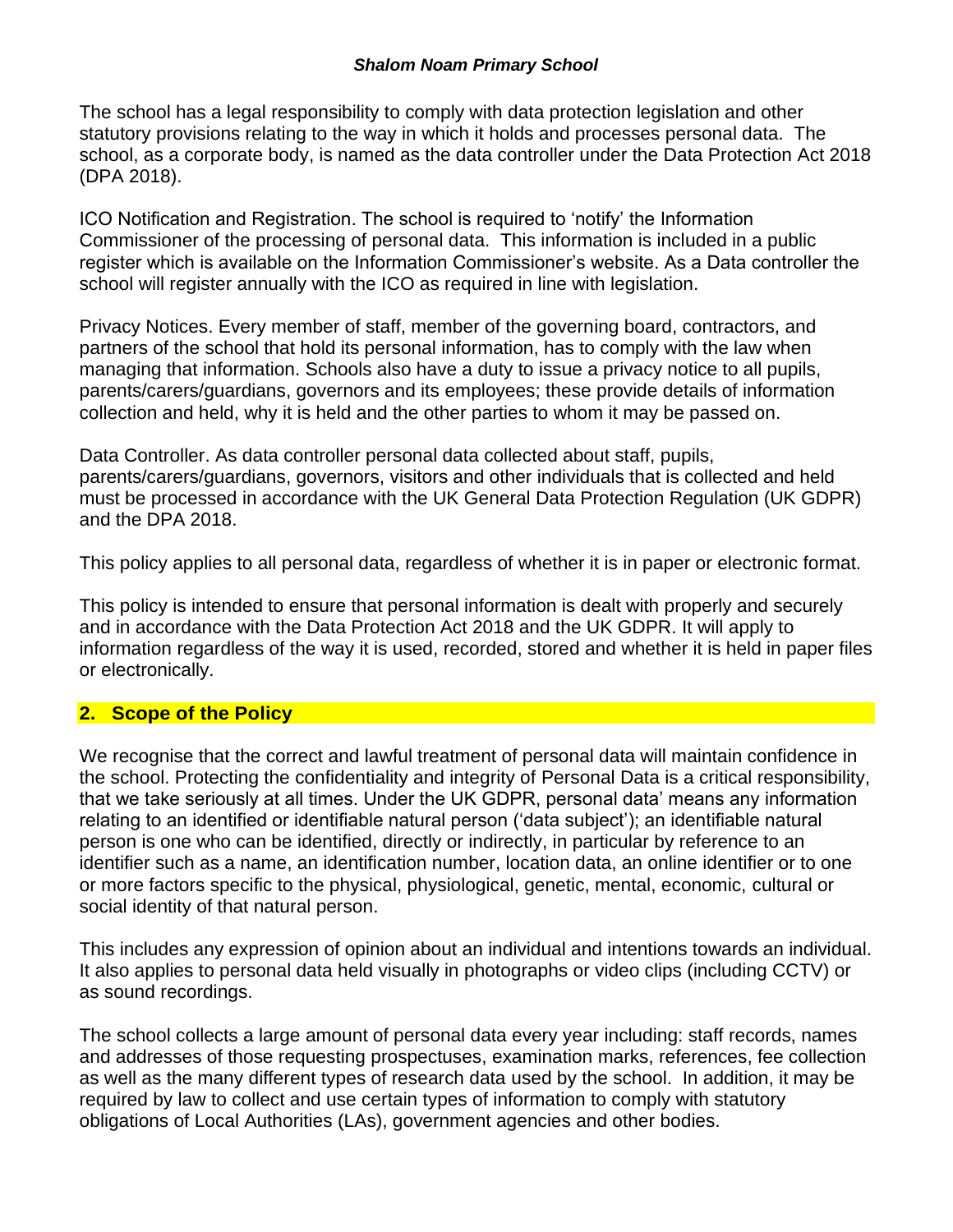## **3. Definitions of data protection terms**

**Consent**: agreement which must be freely given, specific, informed and be an unambiguous indication of the data subject's wishes by which they, by a statement or by a clear positive action, signifies agreement to the processing of personal data relating to them.

**Data controllers**: are the people who or organisations which determine the purposes for which, and the manner in which, any personal data is processed. They are responsible for establishing practices and policies in line with the Act. We are the data controller of all personal data used in our organisation for our own operational purposes.

**Data Privacy Impact Assessment (DPIA)**: tools and assessments used to identify and reduce risks of a data processing activity. DPIA can be carried out as part of Privacy by Design and should be conducted for all major system or business change programs involving the Processing of Personal Data.

**Data processors:** include any person or organisation that is not a data user who processes personal data on our behalf and on our instructions. Employees of data controllers are excluded from this definition, but it could include suppliers which handle personal data on our school's behalf.

**Data Protection Officer (DPO)**: is the individual or organisation appointed by the school to be, responsible for monitoring our compliance with data protection law.

**Data subject**: means a living, identified or identifiable individual about whom we hold personal data. Data subjects may be nationals or residents of any country and may have legal rights regarding their personal data.

**Data users:** are those of our employees whose work involves processing personal data. Data users must protect the data they handle in accordance with this data protection policy and any applicable data security procedures at all times.

**Personal data**: means any information relating to an identified or identifiable natural person (data subject). An identifiable natural person is one who can be identified, directly or indirectly, in particular by reference to an identifier such as a name, an identification number, location data, an online identifier or to one or more factors specific to the physical, physiological, genetic, mental, economic, cultural or social identity of that natural person.

**Personal data breach**: any act or omission that compromises the security, confidentiality, integrity or availability of personal data or the physical, technical, administrative or organisational safeguards that we or our third-party service providers put in place to protect it. The loss, or unauthorised access, disclosure or acquisition, of personal data is a personal data breach.

**Processing**: is any activity which is performed on personal data such as collection, recording, organisation, structuring, adaptation or alteration, using, storage, retrieval, disclosure by transmission, dissemination or otherwise making available, alignment or combination, restriction, erasure or destruction.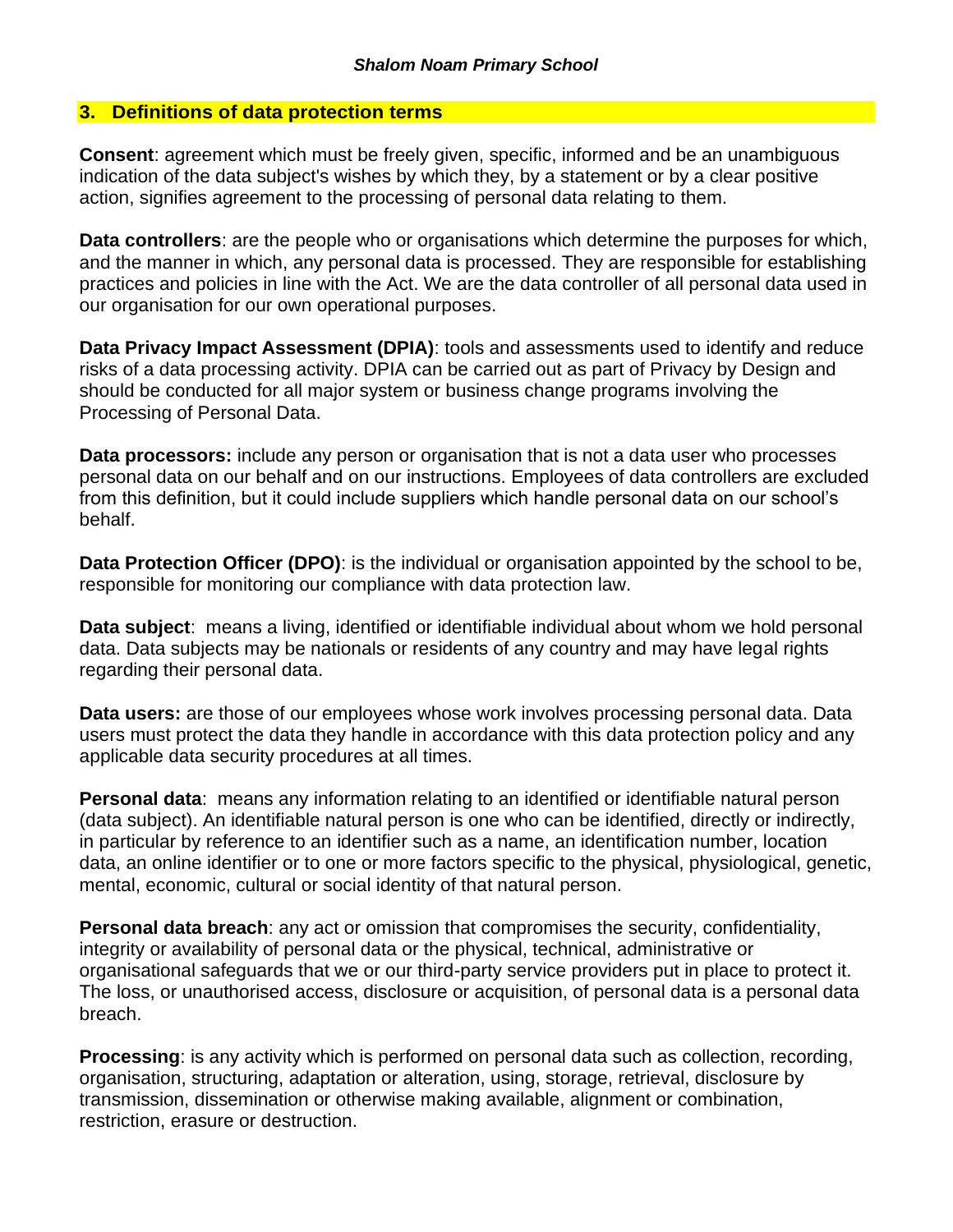**Special category personal data**: includes information about a person's racial or ethnic origin, political opinions; religious or philosophical beliefs; trade union membership; physical or mental health or condition; genetic/biometric data held for purposes of identification or data about sexual orientation or an individual's sex life.

# **4. Roles and Responsibilities**

This policy applies to all personal data we process regardless of the media on which that data is stored or whether it relates to past or present pupils, employees, workers, or supplier contacts, website users or any other data subject.

# **Staff, those working on our behalf and volunteers**

This policy applies to all staff employed by our school, and to external organisations or individuals working on our behalf.

You must read, understand and comply when processing personal data on our behalf and attend training on its requirements. This policy sets out what we expect from you, in order for the school to comply with applicable law. Your compliance with this policy is mandatory. You must also comply with all related policies and guidelines given. Staff who do not comply with this policy may face disciplinary action.

All staff are responsible for:

- Collecting, storing and processing any personal data in accordance with this policy
- Ensuring that personal data held is accurate and up to date
- Ensuring that personal data held is not misused, lost or unlawfully disclosed

# **Data Protection Team**

The Data Protection Team is made up of a Data Protection Officer (DPO), the Headteacher and the School Business Manager. The team is responsible for overseeing the implementation of this policy, monitoring the school's compliance with data protection law, and developing related policies and guidelines where applicable.

The DPT will provide an annual report of their activities directly to the Governing Body and, where relevant, will report any advice and recommendations on school data protection issues.

The DPT is also the first point of contact for individuals whose data the school processes, and for the ICO.

The Data Protection Team can be contacted at: office@shalomnoam,org

The DPO is David Powell who can be contacted at: dpo@sapphireskies.co.uk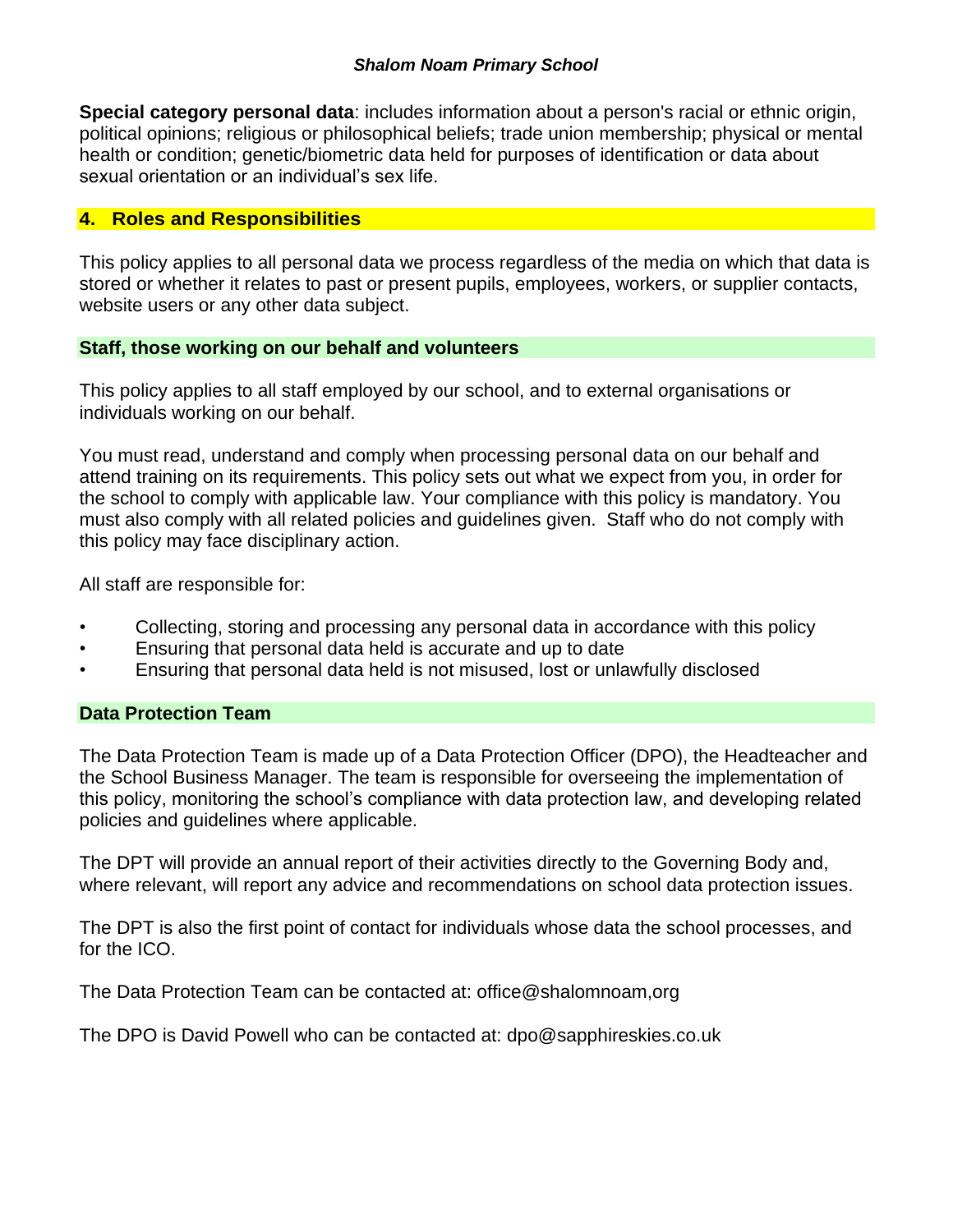# **All staff must contact the Data Protection Team in the following circumstances:**

- Where they are unsure or have questions about the operation of this policy; the purposes for which data may be used; retaining personal data; disclosing personal data or keeping personal data secure
- If there has been a data breach or a suspected data breach
- Where they are unsure if they have a lawful basis for processing personal data or wish to process for a different purpose than the one that the data was obtained
- Where they propose to engage in any activity that affects the rights of privacy of any individual i.e. where there is a legal obligation to carry out a DPIA
- Where they are unsure about what security, or other measures they need to implement to protect personal data
- If they are engaging in an activity that may affect the privacy rights of individuals
- If they need any assistance dealing with any rights invoked by a data subject
- Where they are considering sharing personal data with third parties
- Where they are entering into contracts involving the processing of personal data by another organisation
- If they need to rely on or capture consent, draft a privacy notice, deal with data protection rights invoked by an individual
- If they need to transfer personal data outside the European Economic Area

Where staff have concerns that this policy is not being followed by others, they should report this immediately to the DPO. Where they wish to raise this formally, they may do so under the school's whistleblowing policy for staff.

# **Governing Board**

The governing board has overall responsibility for ensuring compliance with all relevant data protection obligations. All policies and documents related to data protection are reviewed annually by the FGB committee

## **Headteacher**

The headteacher has overall operational responsibility on a day-to-day basis for the implementation of the school's policies and procedures.

## **Data Protection Officer**

The DPO is responsible for overseeing the implementation of this policy, monitoring our compliance with data protection law, and developing related policies and guidelines where applicable. They will provide an annual report of their activities directly to the governing board and, where relevant, report to the board their advice and recommendations on school data protection issues. The DPO is also a point of contact for individuals whose data the school processes who wish to raise any complaint regarding the school's processing where they remain dissatisfied with the school's response, and for the Information Commissioner's Office (ICO).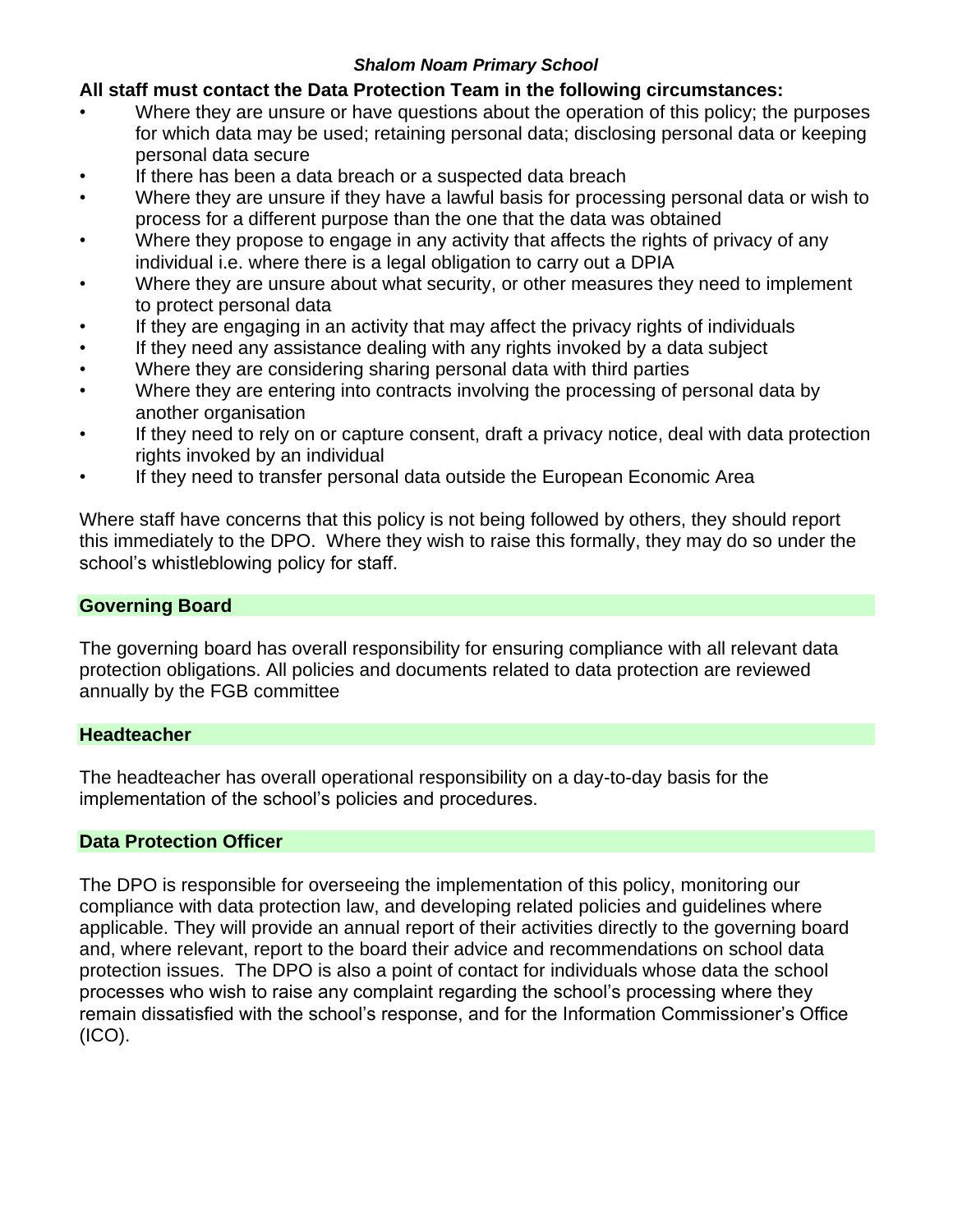# **5. Personal Data Protection Principles**

Shalom Noam Primary School adheres to the principles relating to processing of personal data set out in the UK GDPR which require personal data to be:

- a) Processed lawfully, fairly and in a transparent manner in relation to individuals ('lawfulness, fairness and transparency')
- b) Collected for specified, explicit and legitimate purposes and not further processed in a manner that is incompatible with those purposes; further processing for archiving purposes in the public interest, scientific or historical research purposes or statistical purposes shall not be considered to be incompatible with the initial purposes ('purpose limitation');
- c) Adequate, relevant and limited to what is necessary in relation to the purposes for which they are processed ('data minimisation')
- d) Accurate and, where necessary, kept up to date; every reasonable step must be taken to ensure that personal data that are inaccurate, having regard to the purposes for which they are processed, are erased or rectified without delay ('accuracy')
- e) Kept in a form which permits identification of data subjects for no longer than is necessary for the purposes for which the personal data are processed; personal data may be stored for longer periods insofar as the personal data will be processed solely for archiving purposes in the public interest, scientific or historical research purposes or statistical purposes subject to implementation of the appropriate technical and organisational measures required by the UK GDPR in order to safeguard the rights and freedoms of individuals ('storage limitation');
- f) Processed in a manner that ensures appropriate security of the personal data, including protection against unauthorised or unlawful processing and against accidental loss, destruction or damage, using appropriate technical or organisational measures ('integrity and confidentiality')

Shalom Noam Primary School is responsible for and must be able to demonstrate compliance with the data protection principles listed above (Accountability). Making available to data subjects and data subjects allowed to exercise certain rights in relation to their personal data (Data Subject's Rights and Requests).

The school is committed to maintaining the data protection principles at all times. This means that the school will:

- Inform data subjects, via privacy notices about the processing of their personal data. Who is it collected by, how is it being used and who is it shared with
- Check the quality and accuracy of the information held
- Apply the records management policies and procedures to ensure that information is not held longer than is necessary
- Ensure that when information is authorised for disposal it is done appropriately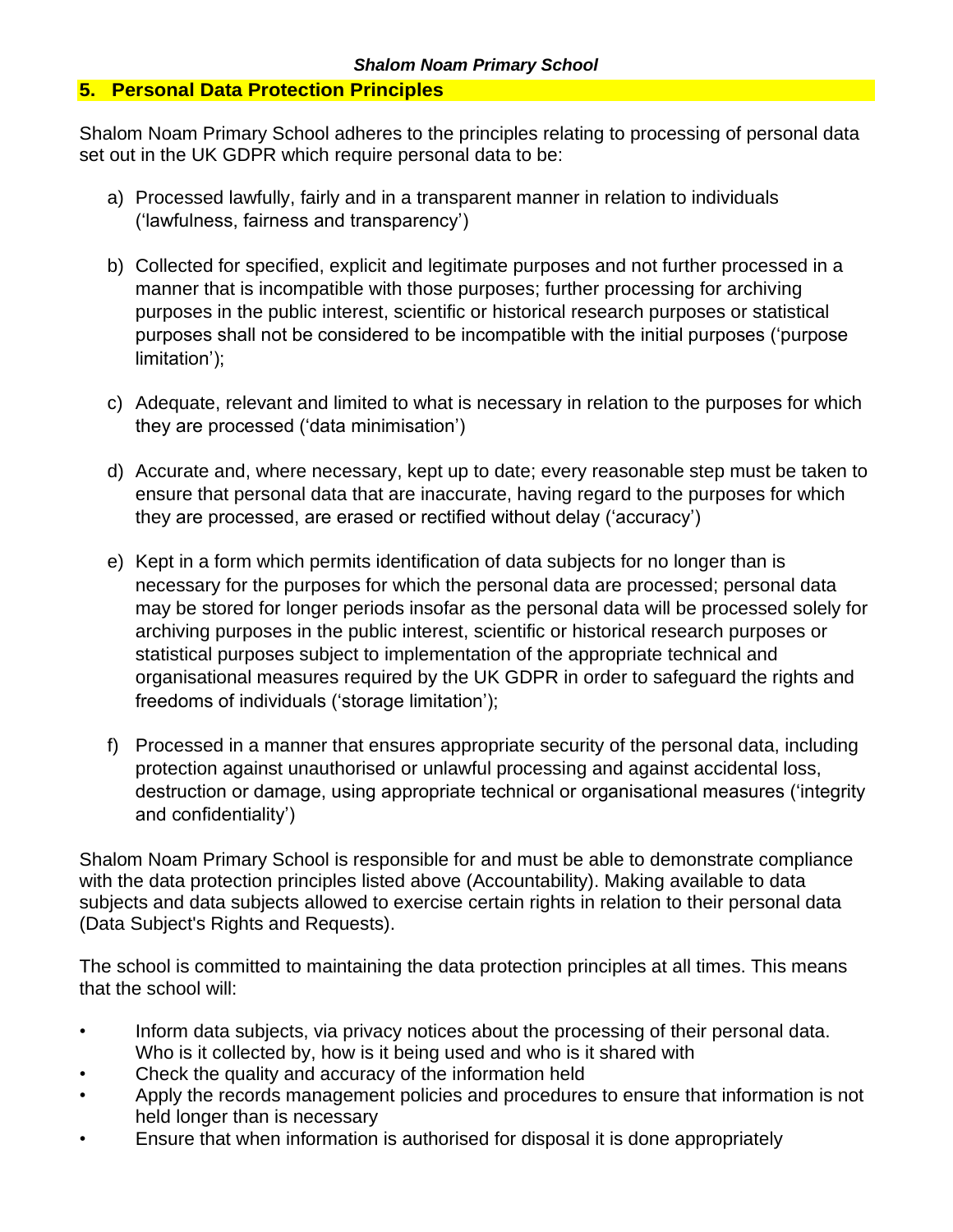- Ensure appropriate security measures are in place to safeguard personal information whether that is held in paper files or on a computer system
- Only share personal information with others when it is necessary and legally appropriate to do so
- Set out clear procedures for responding to requests for access to personal information known as subject access request
- Train all staff so that they are aware of their responsibilities and of the school's relevant policies and procedures

# **6 Lawfulness, Fairness and Transparency**

Personal data must be processed lawfully, fairly and in a transparent manner in relation to the data subject. The school may only collect, process and share Personal Data fairly and lawfully and for specified purposes. The UK GDPR restricts our actions regarding personal data to specified lawful purposes. These restrictions are not intended to prevent processing, but ensure that we process personal data fairly and without adversely affecting the data subject. The UK GDPR allows processing for specific purposes, some of which are set out below:

- a) The data subject has given his or her consent
- b) The processing is necessary for the performance of a contract with the data subject
- c) To meet our legal compliance obligations
- d) To protect the data subject's vital interests
- e) The data needs to be processed so that the school, as a public authority, can perform a task in the public interest, and carry out its official functions - this is known as the public task
- f) To pursue our legitimate interests for purposes where they are not overridden because the processing prejudices the interests or fundamental rights and freedoms of data subjects

For special categories of personal data, we will also meet one of the special category conditions for processing which are set out in the UK GDPR and DPA 2018.

If our school offers online services to pupils, such as classroom apps, and we intend to rely on public task, legal obligation and or consent as a basis for processing. we will obtain parental consent as necessary (except for online counselling and preventive services).

The purposes for which we process Personal Data to perform our public task, are set out in the privacy notice issued by the school.

When we collect personal data directly from data subjects, including for human resources or employment purposes, we provide the data subject with all the information required by the UK GDPR, including the identity of the Data Controller and DPO, how and why we will use, process, disclose, protect and retain that personal data through a fair processing (privacy) notice.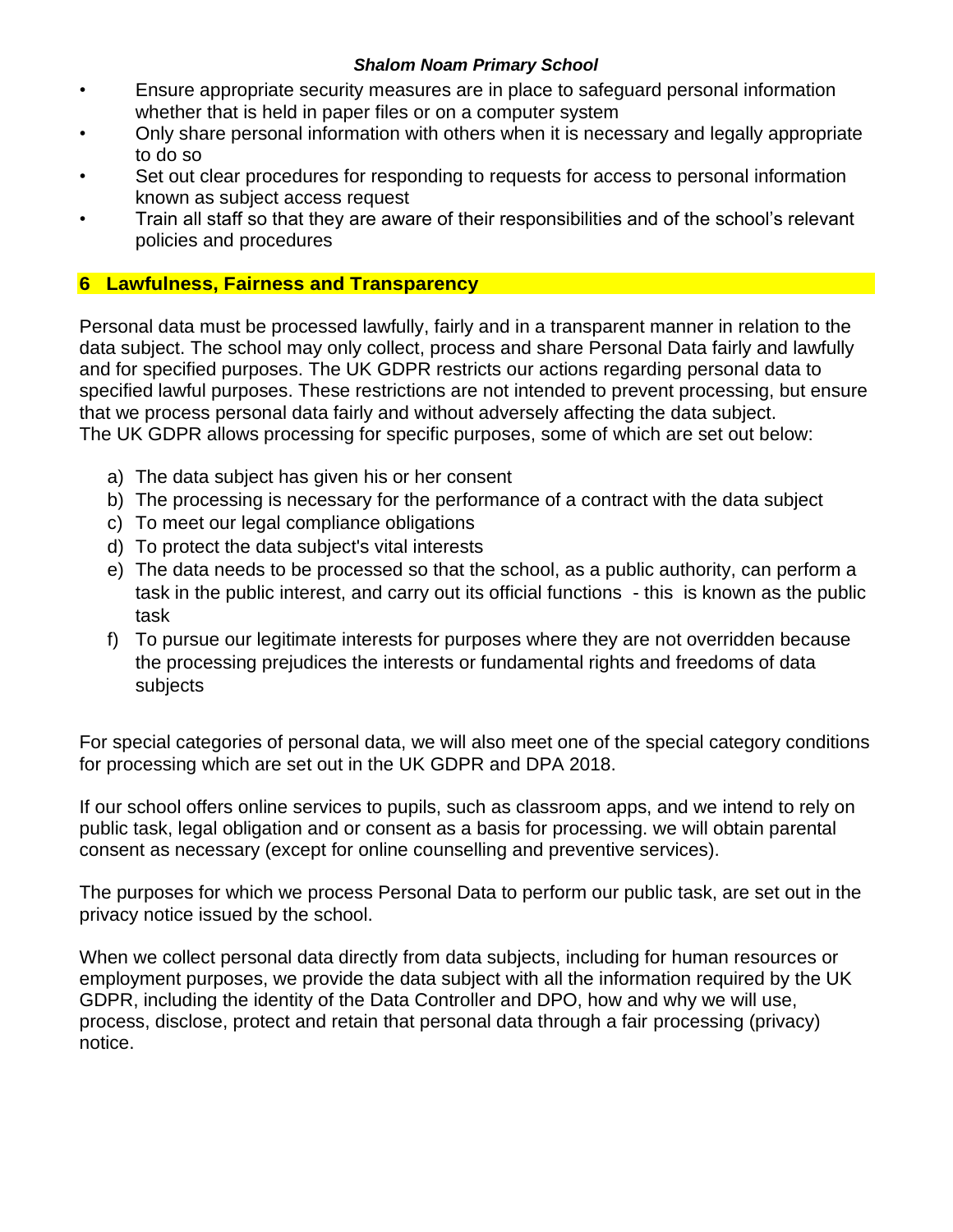## **Limitation, minimization and accuracy**

We will only collect personal data for specified, explicit and legitimate reasons. We will explain these reasons to the individuals when we first collect their data.

If we want to use personal data for reasons other than those given when we first obtained it, we will inform the individuals concerned before we do so, and seek consent where necessary.

Staff must only process personal data where it is necessary in order to do their jobs.

When staff no longer need the personal data they hold, they must ensure it is deleted or anonymised. This will be done in accordance with the Information and Records Management Society's guidance.

# **7 Sharing personal data**

The school will not normally share personal data with anyone else without express consent, but may do so where:

- It is necessary for the performance of our public task
- There is an issue with a pupil or parent/carer/guardian that puts the safety of another individual at risk
- For safeguarding purposes

Our suppliers or contractors need data to enable us to provide services to our staff and pupils – for example, IT companies. When doing this, we:

- (i) Only appoint suppliers or contractors which can provide sufficient guarantees that they comply with data protection law
- (ii) Establish either in the contract or as a standalone agreement, a data processing agreement to ensure the fair and lawful processing of any personal data we share
- (iii) Only share data that the supplier or contractor needs to carry out their service, and information necessary to keep them safe while working with us

The school will also share personal data with law enforcement and government bodies where we are legally required to do so, including for the following purposes:

- The prevention or detection of crime and/or fraud
- The apprehension or prosecution of offenders
- The assessment or collection of tax owed to HMRC
- In connection with legal proceedings
- Where the disclosure is required to satisfy our safeguarding obligations
- Research and statistical purposes, as long as personal data is sufficiently anonymised or consent has been provided

We may also share personal data with emergency services and local authorities to help them to respond to an emergency situation that affects any of our pupils or staff and for safeguarding purposes.

Where we transfer personal data to a country or territory outside the European Economic Area, we will do so in accordance with data protection law.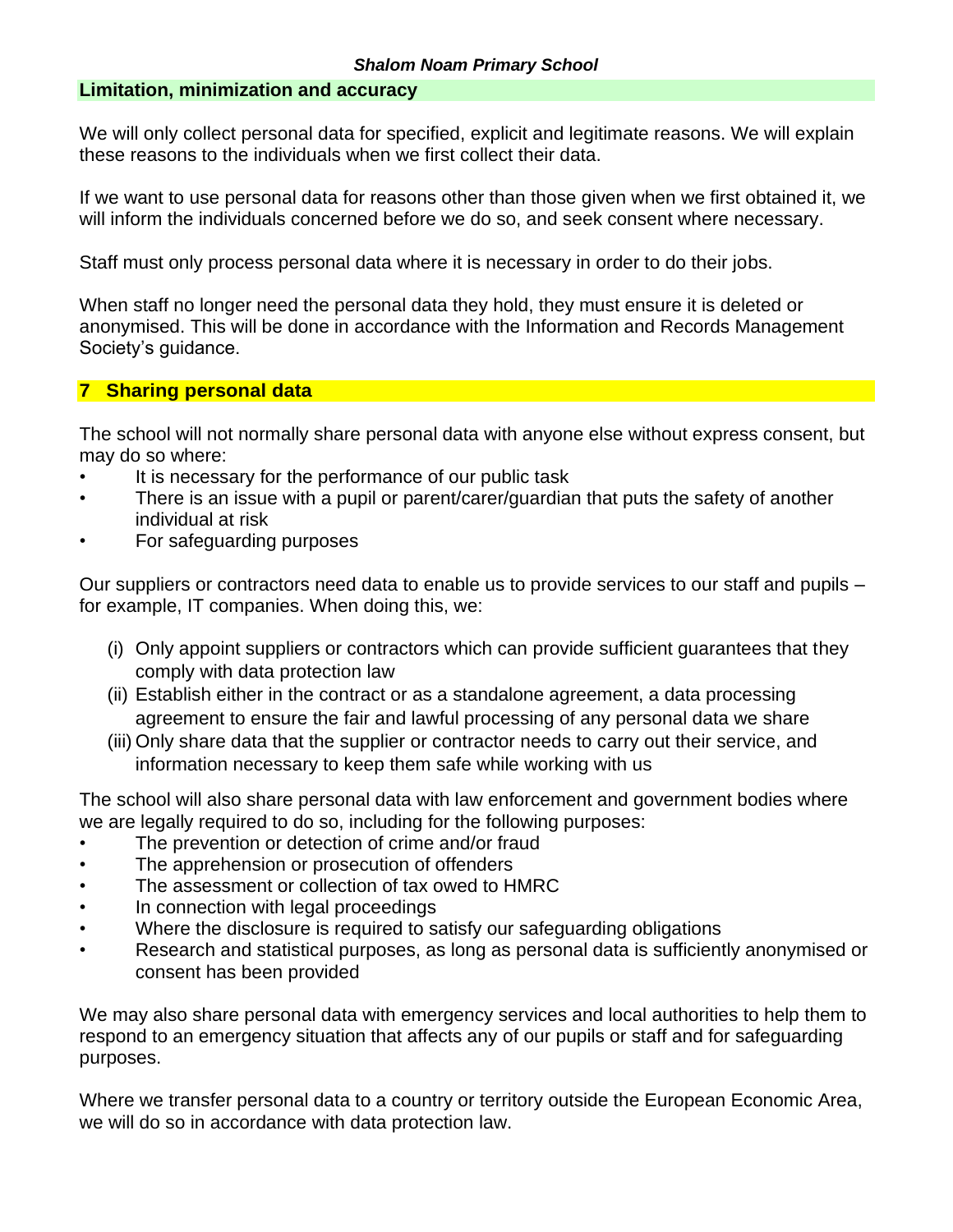The school may enter into information-specific sharing agreements with other public bodies for the purposes outlined above.

# **8. Consent**

Consent will be sought prior to processing any data which cannot be done so under any other lawful basis, such as complying with a regulatory requirement.

Consent must be a positive indication. It cannot be inferred from silence, inactivity or pre-ticked boxes.

Consent will only be accepted where it is freely given, specific, informed and an unambiguous indication of the individual's wishes.

Where consent is given, a record will be kept documenting how and when consent was given.

The school ensures that consent mechanisms meet the standards of the UK GDPR. Where the standard of consent cannot be met, an alternative legal basis for processing the data must be found, or the processing must cease.

Consent accepted under the DPA will be reviewed to ensure it meets the standards of the UK GDPR; however, acceptable consent obtained under the DPA will not be reobtained. Consent can be withdrawn by the individual at any time.

Where a child is under the age of 13, the consent of parents/carers/guardians will be sought prior to the processing of special categories of their data, except for safeguarding to prevent harm and where the processing is related to preventative or counselling services offered directly to a child.

When gaining pupil consent, consideration will be given to the age, maturity and mental capacity of the pupil in question. Consent will only be gained from pupils where it is deemed that the pupil has a sound understanding of what they are consenting to.

# **9. Subject access requests and other rights of individuals**

Our data subjects have rights when it comes to how we handle their personal data. These include rights to:

- withdraw consent to processing at any time;
- receive certain information about how we process their data;
- request access to their personal data that we hold;
- prevent use of their personal data for direct marketing purposes;
- ask us to erase personal data if it is no longer necessary in relation to the purposes for which it was collected or processed or to rectify inaccurate data or to complete incomplete data;
- restrict processing in specific circumstances;
- challenge processing which has been justified on the basis of our legitimate interests or in the public interest;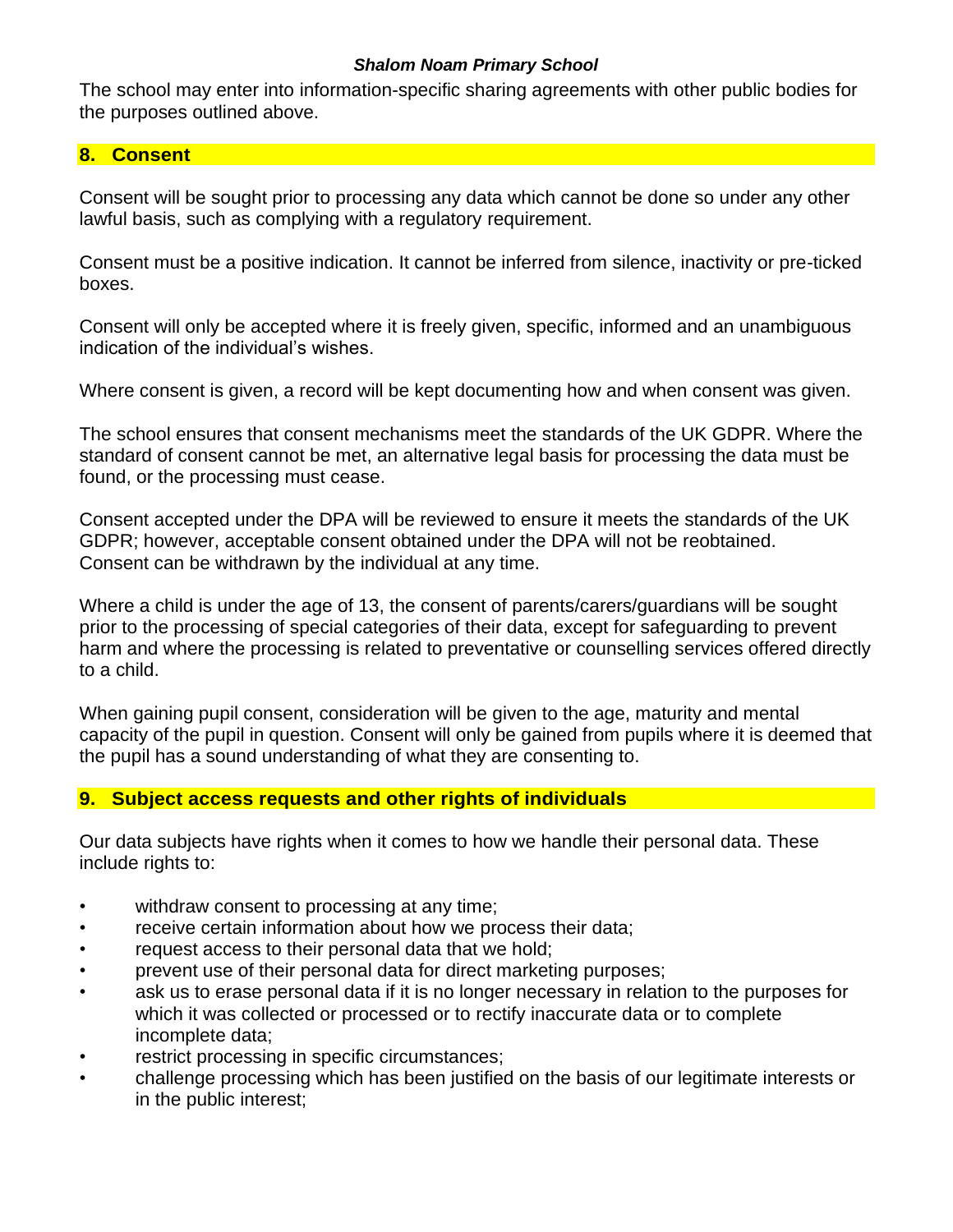- request a copy of an agreement under which personal data is transferred outside of the EEA;
- object to decisions based solely on automated processing, including profiling (known as automated decision making ('ADM'));
- prevent processing that is likely to cause damage or distress to the data subject or anyone else;
- be notified of a personal data breach which is likely to result in high risk to their rights and freedoms; and
- make a complaint to the Information Commissioner.

## **How to make a subject access request**

The UK GDPR does not specify how to make a valid request.

You can make a subject access request verbally or in writing to any part of the school and not a specific contact point. We suggest however that you email the school if possible: office@shalomnoam,org

We have one month to respond to your request.

UK GDPR requests for personal data are free in most cases unless the request is manifestly unfounded or excessive, when a "reasonable fee" for the administrative costs of complying with the request may be charged.

A reasonable fee will be charged based on administrative costs if an individual requests further copies of their data following a request.

When responding to requests, the school may ask the individual to provide two forms of identification and contact the individual to confirm that they made a request.

We may inform the requester that the school will comply within three months of receipt of the request, where a request is complex or numerous requests have been made, informing the requester of this within one month, and explaining why the extension is necessary.

The school will not disclose information if by doing so it:

- might cause serious harm to the physical or mental health of the pupil or another individual
- would reveal that the child is at risk of abuse, where the disclosure of that information would not be in the child's best interests
- is contained in adoption or parental order records
- is given to a court in proceedings concerning the child.

When the school refuses a request, the individual will be advised of the reason and that they have the right to complain to the ICO.

Children aged 12 and above are generally regarded to be mature enough to understand their rights and the implications of a subject access request. Therefore, most subject access requests from parents/carers/guardians of pupils at the school may not be granted without the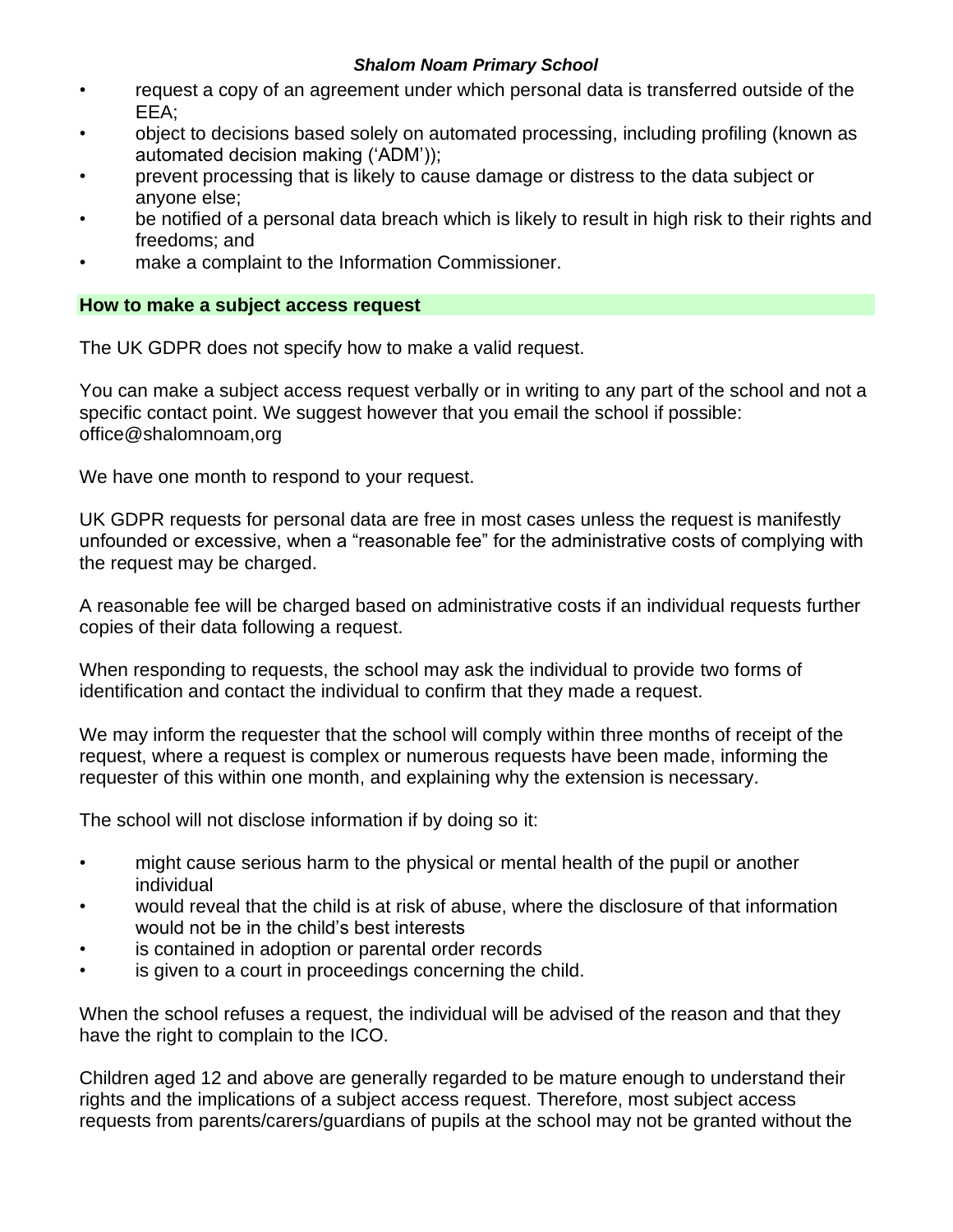express permission of the pupil. This is not a rule and a pupil's ability to understand their rights will always be judged on a case-by-case basis.

Parents, or those with parental responsibility, have a legal right to access to their child's educational record (which includes most information about a pupil) within 15 school days of receipt of a written request.

# **10. CCTV**

Shalom Noam Primary Primary School uses CCTV is in various locations around the school site to ensure it remains safe. We will adhere to the ICO's code of practice for the use of CCTV.

We do not need to ask individuals' permission to use CCTV, but we make it clear where individuals are being recorded. Security cameras are clearly visible and accompanied by prominent signs explaining that CCTV is in use.

The CCTV system that we use stores is implemented and controlled by the SCT, and the storage time is recommended to be one month.

Subject access requests apply to CCTV, and can be made by following procedures in the previous section.

CCTV will only be provided to third parties such as the police, for investigative purposes, if there is a lawful reason to do so.

Any enquiries about the CCTV system should be directed to the senior leadership team.

Covert surveillance will only be possible in extreme circumstances.

## **11. Photographs and videos**

As part of our school activities, we may take photographs and record images of individuals within our school.

The school will obtain annual written consent from parents/carers/guardians for the general use categories of photos and videos.

The school will obtain written consent from parents/carers/guardians for photographs and videos to be taken of their child for communication, marketing and promotional materials. We will clearly explain how the photograph and/or video will be used to both the parent/carer and pupil.

Where we need parental consent, we will clearly explain how the photograph and/or video will be used to both the parent/carer/guardian and pupil. Where we don't need parental consent, we will clearly explain to the pupil how the photograph and/or video will be used.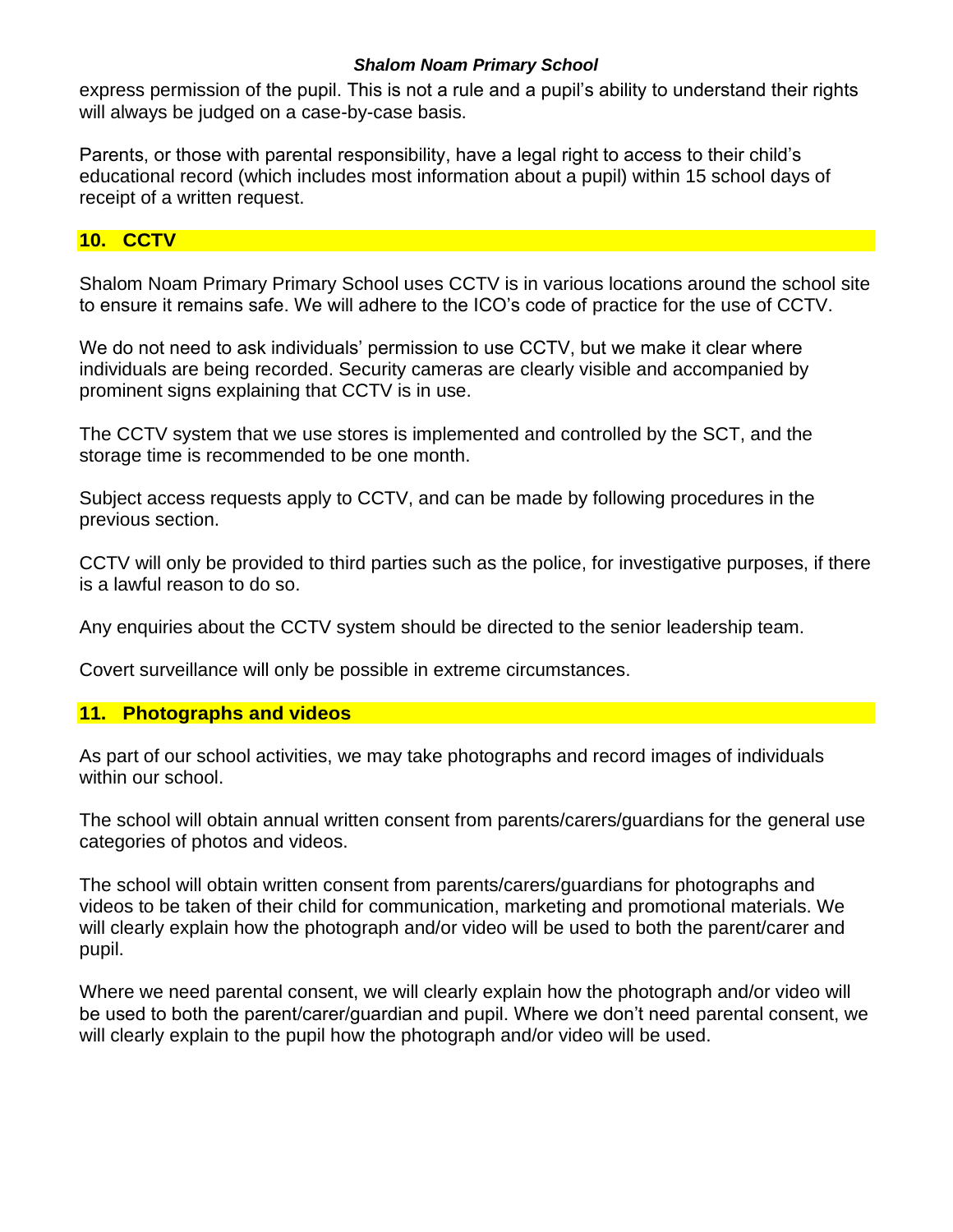Marketing and promotional materials uses may include:

- Within school on notice boards and in school magazines, brochures, prospectuses newsletters, etc.
- Children's books to evidence their learning
- Outside of school by external agencies such as the school photographer, newspapers, campaigns
- Online on our school website or social media pages

When using photographs and videos in this way the school will not include any other personal information about the child, to ensure they cannot be identified, unless parent/carer/guardian consent is provided, and safeguarding is not compromised.

Consent can be refused or withdrawn at any time. If consent is withdrawn, we will delete the photograph or video and not distribute it further.

When using photographs and videos in this way we will not accompany them with any other personal information about the child, to ensure they cannot be identified.

# **12. Protection of Biometric information**

Legal Framework: Protection of Freedoms Act 2012, Data Protection Act 2018, UK GDPR and DfE guidance 'Protection of biometric information of children in schools and colleges'

At Shalom Noam Primary School, the written consent of at least one parent/carer/guardian must be obtained before the biometric data is taken from the child and used. This applies to all pupils in schools and colleges under the age of 18.

In no circumstances can a child's biometric data be processed without written consent.

We will not process the biometric data of a pupil (under 18 years of age) where:

- a) the child (whether verbally or non-verbally) objects or refuses to participate in the processing of their biometric data;
- b) no parent/carer/guardian has consented in writing to the processing; or
- c) a parent/carer/guardian has objected in writing to such processing, even if another parent/carer/guardian has given written consent.

We will where possible provide reasonable alternative means of accessing services for those pupils who will not be using an automated biometric recognition system.

We refer to the latest guidance published by the DfE for the implementation of policy [https://www.gov.uk/government/publications/protection-of-biometric-information-of-children-in](https://www.gov.uk/government/publications/protection-of-biometric-information-of-children-in-schools)[schools](https://www.gov.uk/government/publications/protection-of-biometric-information-of-children-in-schools)

# **13. Record keeping**

UK GDPR requires us to keep full and accurate records of all our data processing activities. We keep and maintain accurate records reflecting our processing. These records include clear descriptions of the personal data types, data subject types, processing activities, processing purposes, third-party recipients of the personal data, personal data storage locations, personal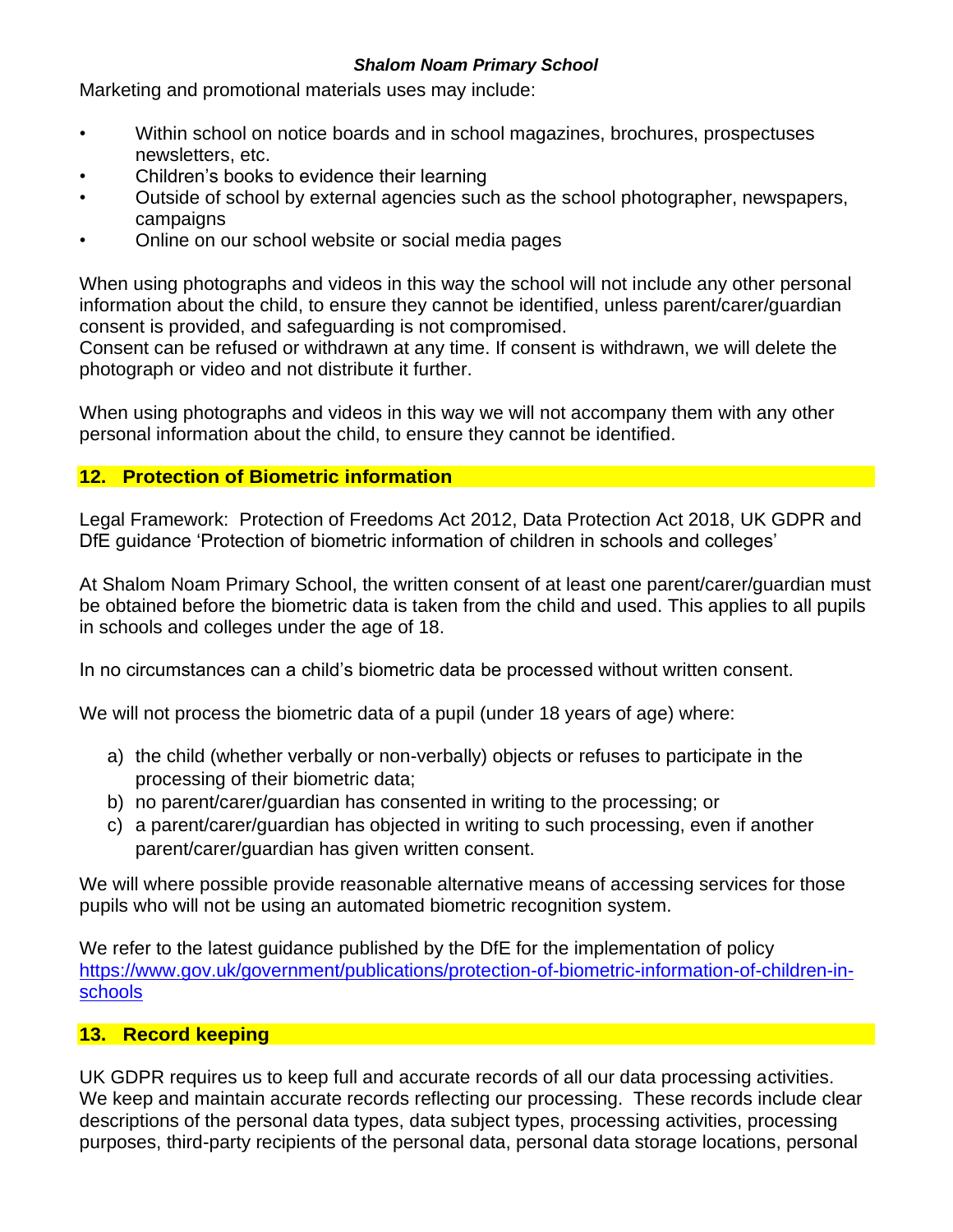data transfers, the personal data's retention period and a description of the security measures in place.

# **14. Accountability, data protection by design**

The school put measures in place to show that we have integrated data protection into all of our data processing activities, including:

- Appointing a suitably qualified DPO
- Only processing personal data that is necessary for each specific purpose of processing, and always in line with the data protection principles set out in relevant data protection law
- Completing data protection impact assessments where the school's processing of personal data presents a high risk to rights and freedoms of individuals, and when introducing new technologies (the DPO will advise on this process)
- Integrating data protection into internal documents including this policy, any related policies and privacy notices
- Regularly training members of staff on data protection law, this policy, any related policies and any other data protection matters; we will also keep a record of attendance
- Regularly conducting reviews and audits to test our privacy measures and make sure we are compliant

# **15. Data security and storage of records**

We will protect personal data and keep it safe from unauthorised or unlawful access, alteration, processing or disclosure, and against accidental or unlawful loss, destruction or damage and consider:

- Network security The ICT company and or technician will ensure that network security is effectively operating and updating.
- Software updates (patch management) The ICT company and or technician will ensure effective patch management, to minimise vulnerabilities.
- Malware protection Antivirus and anti-malware software will be installed to prevent, malware, which is intentionally designed to cause damage to a computer, server, client, or computer network.
- Access control Access to systems will be minimised and be based on the need and requirement of users.
- Firewalls A firewall that monitors and controls incoming and outgoing network traffic, based on predetermined security rules. Will be installed at all times to establish a barrier between the school's trusted network and the internet (untrusted network).
- Secure configuration Secure configuration will be adopted when installing computers and network devices, to reduce the risk of cyber threats.
- Data Protection Impact Assessments DPIA's will be undertaken to systematically analyse, identify and minimise the data protection risks of a project or plan
- Web filtering Web filtering will be employed at all times (content control software)
- Staff training Cyber security including, phishing attacks, ransomware and awareness of further training, from the National Cyber Security Centre.
- Practical measures include and are not limited to: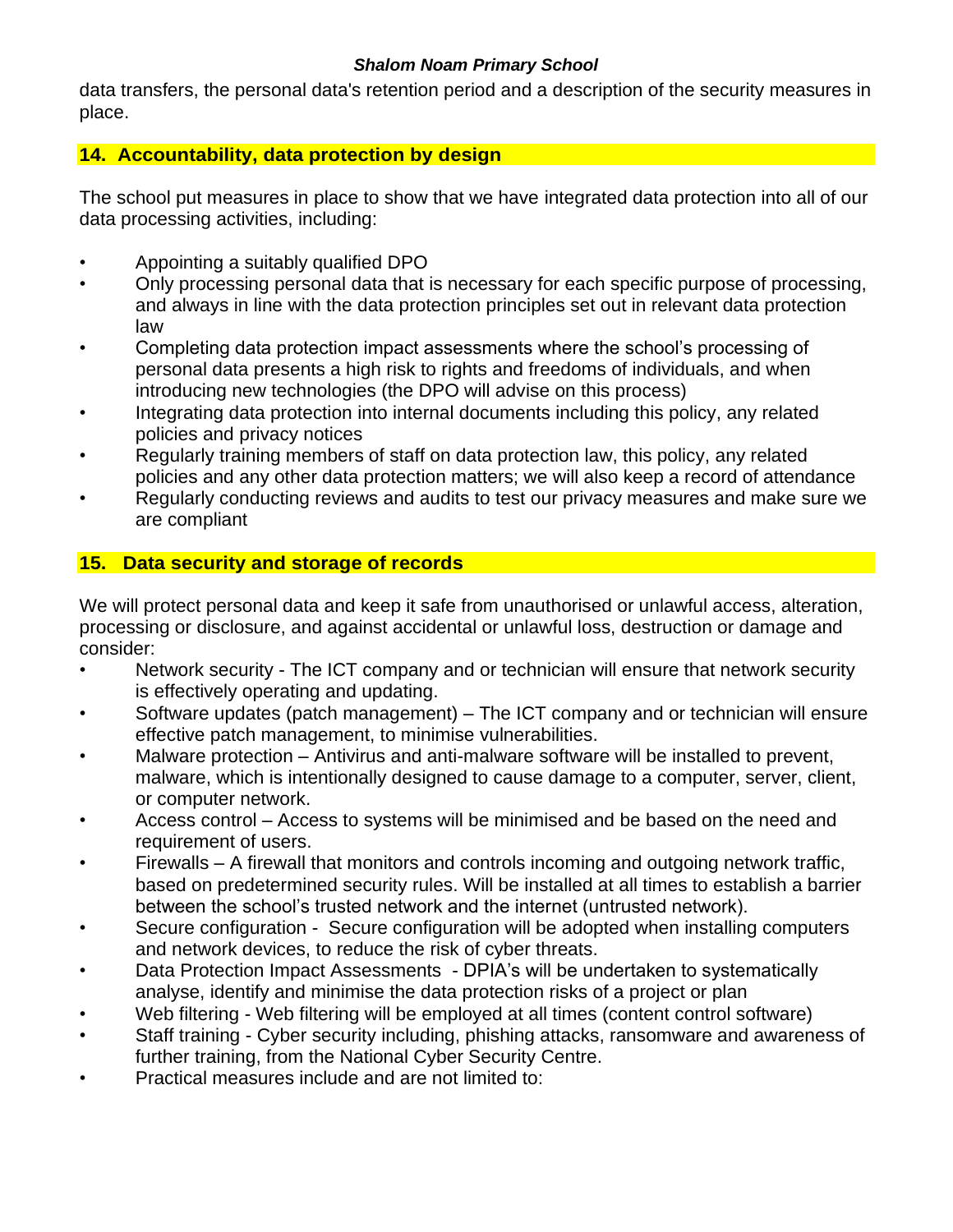- $\circ$  Passwords that are at least 8 characters long where possible containing letters and numbers are used to access school computers, laptops and other electronic devices. Staff and pupils are reminded to change their passwords at regular intervals
- o Passwords must be kept confidential and must not be made disclosed to another person on IT system without the permission of the SLT
- o Forgotten passwords should be reported to the ICT lead or person/company responsible for IT as appropriate. On restoration passwords should be changed.
- $\circ$  Passwords should be remembered and only written down if they can be stored securely and out of context.
- o Passwords should not be left in the view of others or cctv image capture technology.
- $\circ$  Encryption software is used to protect all portable devices and removable media, such as laptops and USB devices
- o Staff, pupils or governors who store personal information on their personal devices are expected to follow the same security procedures as for school-owned equipment (see our [online safety policy/ICT policy/acceptable use agreement/policy on acceptable use])
- $\circ$  Where the school needs to share personal data with a third party, we carry out due diligence and take reasonable steps to ensure it is stored securely and is adequately protected
- o Confidential paper records will be kept in a locked filing cabinet, locked cupboard, drawer or safe, with restricted access.
- o Confidential paper records will not be left unattended or in clear view anywhere with general access.
- o Digital data is coded, encrypted or password-protected, both on a local hard drive and on a network drive that is regularly backed up off site.
- o Where data is saved on removable storage or a portable device, the device will be kept in a locked filing cabinet, drawer or safe when not in use.
- o Memory sticks will not be used to hold personal information unless they are password-protected and fully encrypted: teaching staff are provided with encrypted memory stick by the school.
- $\circ$  All electronic devices are password-protected to protect the information on the device in case of theft.
- o Where possible, the school enables electronic devices to allow the remote blocking or deletion of data in case of theft.
- o Staff will not use their personal laptops or computers for school purposes if it involves the identifiable data of pupils, staff member or any other stake holder.
- o All necessary members of staff are provided with their own secure login and password, and every computer regularly prompts users to change their password.
- $\circ$  Emails containing sensitive or confidential information are password-protected if there are unsecure servers between the sender and the recipient.
- o Circular emails to parents are sent blind carbon copy (bcc), so email addresses are not disclosed to other recipients.
- o When sending confidential information by fax, staff will always check that the recipient is correct before sending.
- o Where personal information that could be considered private or confidential is taken off the premises, either in electronic or paper format, staff will take extra care to follow the same procedures for security, e.g. keeping devices under lock and key. The person taking the information from the school premises accepts full responsibility for the security of the data.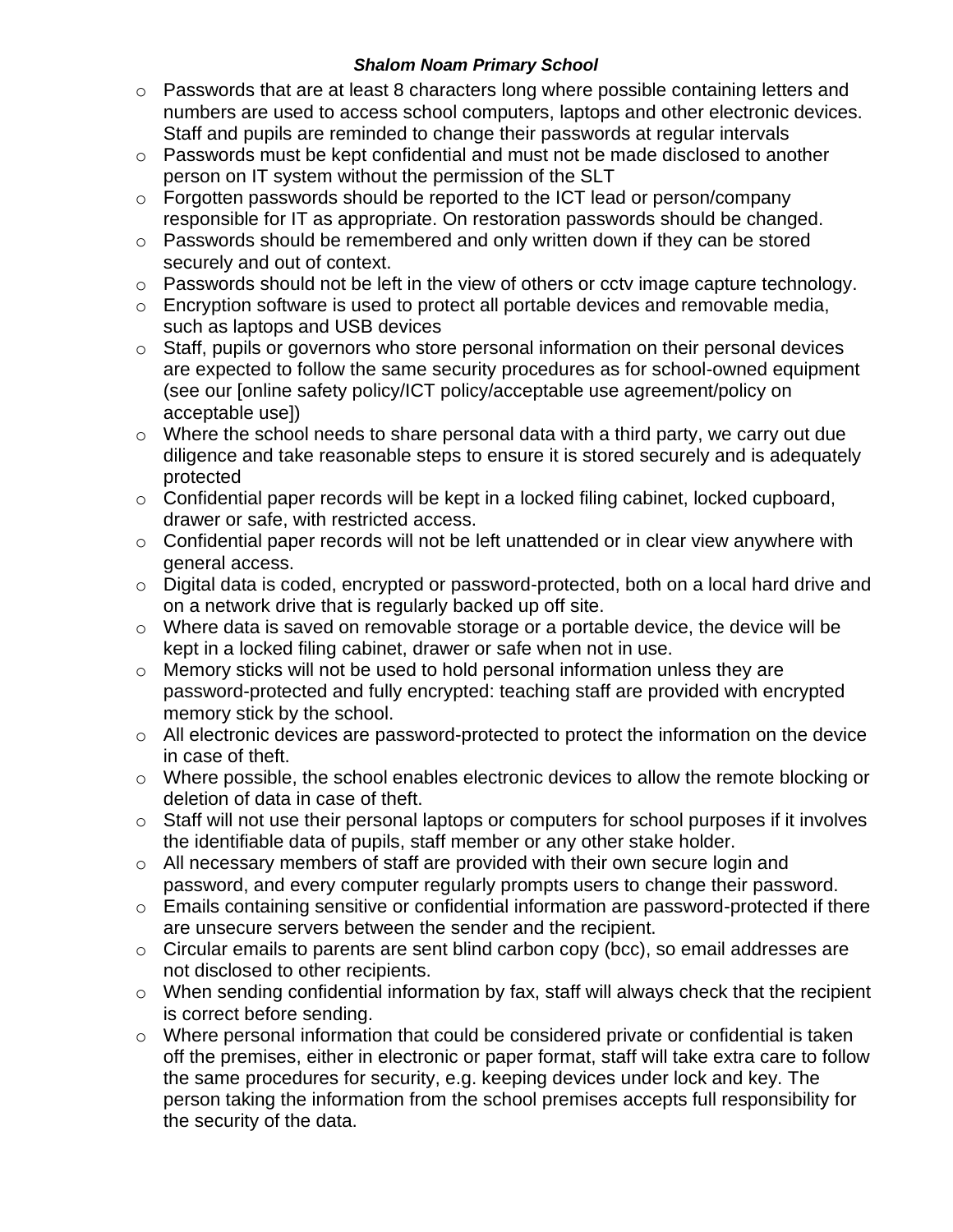Before sharing data, all staff members will ensure:

- They are allowed to share it.
- That adequate security is in place to protect it.
- Who will receive the data.
- They will check if unsure.

Under no circumstances are visitors allowed access to confidential or personal information. Visitors to areas of the school containing sensitive information are supervised at all times.

The physical security of the school's buildings and storage systems, and access to them, is reviewed on a regular basis. If an increased risk in vandalism/burglary/theft is identified, extra measures to secure data storage will be put in place.

Shalom Noam Primary School takes its duties under the UK GDPR seriously, and any unauthorised disclosure may result in disciplinary action.

The school business manager is responsible for continuity and recovery measures are in place to ensure the security of protected data.

#### **Storage of records**

Shalom Noam Primary School has a responsibility to maintain its records and record keeping systems. When doing this, will take account of the following factors: -

- The most efficient and effective way of storing records and information;
- The confidential nature of the records and information stored;
- The security of the record systems used;
- Privacy and disclosure; and
- Their accessibility.

#### **16. Retention schedule**

The retention schedule broadly follows the guidelines from the Annual Review of School Records and Safe Data Destruction IMRS (Information and Management Records Society) checklist approved by the DfE.

Approved Information (hard copy and electronic) will be retained for at least the period specified in the retention schedule. When managing records, the school will adhere to the standard retention times listed within that schedule. Paper and Electronic records will be regularly monitored by school staff. The retention periods are based on business needs and legal requirements.

## **17. Destruction of records**

Where records have been identified for destruction, they should be disposed of in an appropriate way. All information must be reviewed before destruction to determine whether there are special factors that mean destruction should be delayed, such as potential litigation, complaints or grievances.

We will shred or incinerate paper-based records, and overwrite or delete electronic files. We may also use a third party to safely dispose of records on the school's behalf. If we do so, we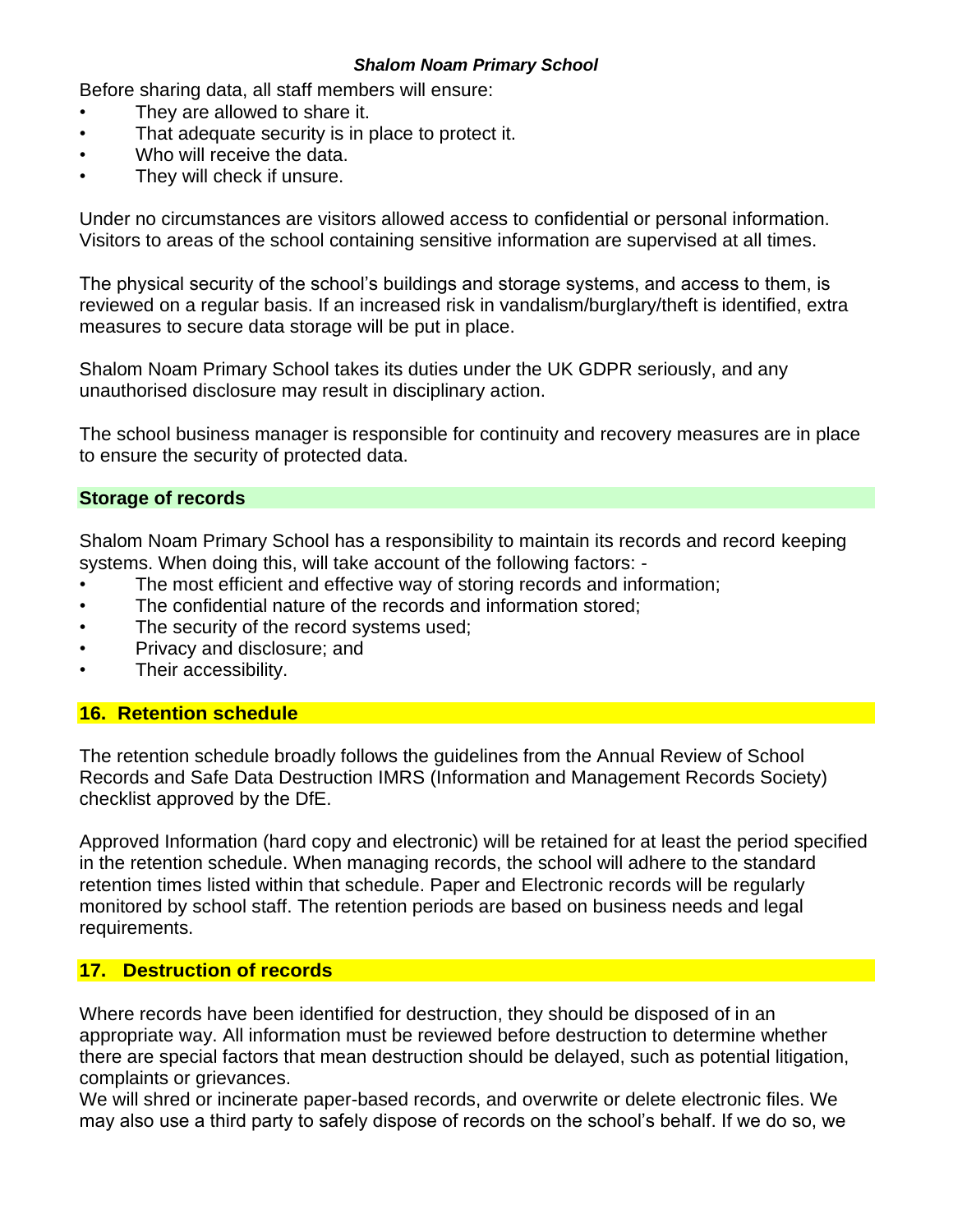will require the third party to provide sufficient guarantees that it complies with data protection law.

## **18. Disclosure and Barring Service (DBS) data**

All data provided by the DBS will be handled in line with data protection legislation; this includes electronic communication. Data provided by the DBS will never be duplicated. Any third parties who access DBS information will be made aware of the data protection legislation, as well as their responsibilities as a data handler.

## **19. Personal data breaches**

The school will make all reasonable endeavours to ensure that there are no personal data breaches. A personal data breach is more than just losing personal data. It is a breach of security leading to the accidental or lawful destruction, loss, alteration, unauthorised disclosure of, or access to, personal data.

A personal data breach can be broadly defined as a security incident that has affected the confidentiality, integrity or availability of personal data. In short, there will be a personal data breach whenever any personal data is lost, destroyed, corrupted or disclosed; if someone accesses the data or passes it on without proper authorisation; or if the data is made unavailable and this unavailability has a significant negative effect on individuals. In the event of a suspected data breach, we will follow the school's Personal Data Breach Procedure (see Appendix A) and take all steps we can to remedy the breach that has occurred.

When appropriate, we will report the data breach to the ICO within 72 hours.

## **20 Training**

.

All staff and governors are provided with data protection training as part of their induction process.

Data protection will also form part of continuing professional development, where changes to legislation, guidance or the school's processes make it necessary.

## **21. Review and Monitoring arrangements**

This policy is reviewed at least annually by the School Business Manager, the Data Protection Officer (DPO), the Governor with responsibility for UK GDPR and the Headteacher.

For help or advice on this policy and further specialist information may be sought form the school's DPO please contact the Data Protection Team at: office@shalomnoam,org

This policy is reviewed and ratified by the Full Governing Body.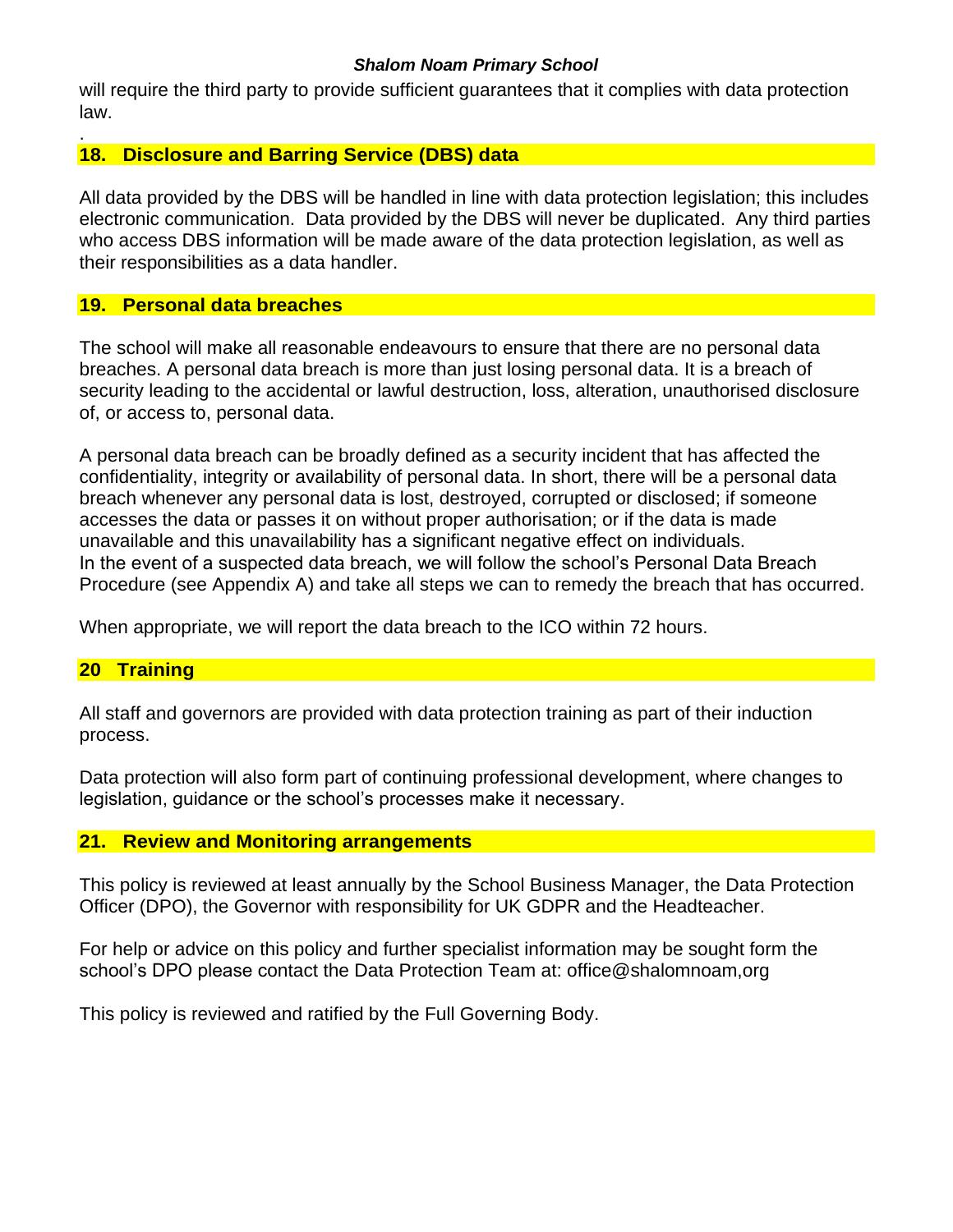# **Appendix A**

#### **Data Breach Procedure**

This procedure is based on guidance on personal data breaches produced by the ICO.

- 1. On finding or causing a breach, a potential breach, or a breach that is likely to have occurred, the staff member or data processor must immediately notify the DPT (Data Protection Team).
- 2. The DPT will decide if there are any conflicts of interest within the team and, if there are, the relevant person will step away from the process.
- 3. The DPT will investigate the report, and determine whether a breach has occurred. To decide, the DPT will consider whether personal data has been accidentally or unlawfully:
	- lost
	- stolen
	- destroyed
	- altered
	- disclosed or made available where it should not have been
	- made available to unauthorised people.
- 4. The DPT will alert the Chair of Governors.
- 5. The DPT will make all reasonable efforts to contain and minimise the impact of the breach, assisted by relevant staff members or data processors where necessary. (Actions relevant to specific data types are set out at the end of this procedure)
- 6. The DPT will assess the potential consequences, based on how serious they are, and how likely they are to happen
- 7. The DPO will work out whether the breach must be reported to the ICO. This must be judged on a case-by-case basis. To decide, the DPO will consider whether the breach is likely to negatively affect people's rights and freedoms, and cause them any physical, material or non-material damage (e.g. emotional distress), including through:
	- loss of control over their data
	- discrimination
	- identify theft or fraud
	- financial loss
	- unauthorised reversal of pseudonymisation (for example, key-coding)
	- damage to reputation
	- loss of confidentiality
	- any other significant economic or social disadvantage to the individual(s) concerned.

If it is likely that there will be a risk to people's rights and freedoms, the DPO must notify the ICO.